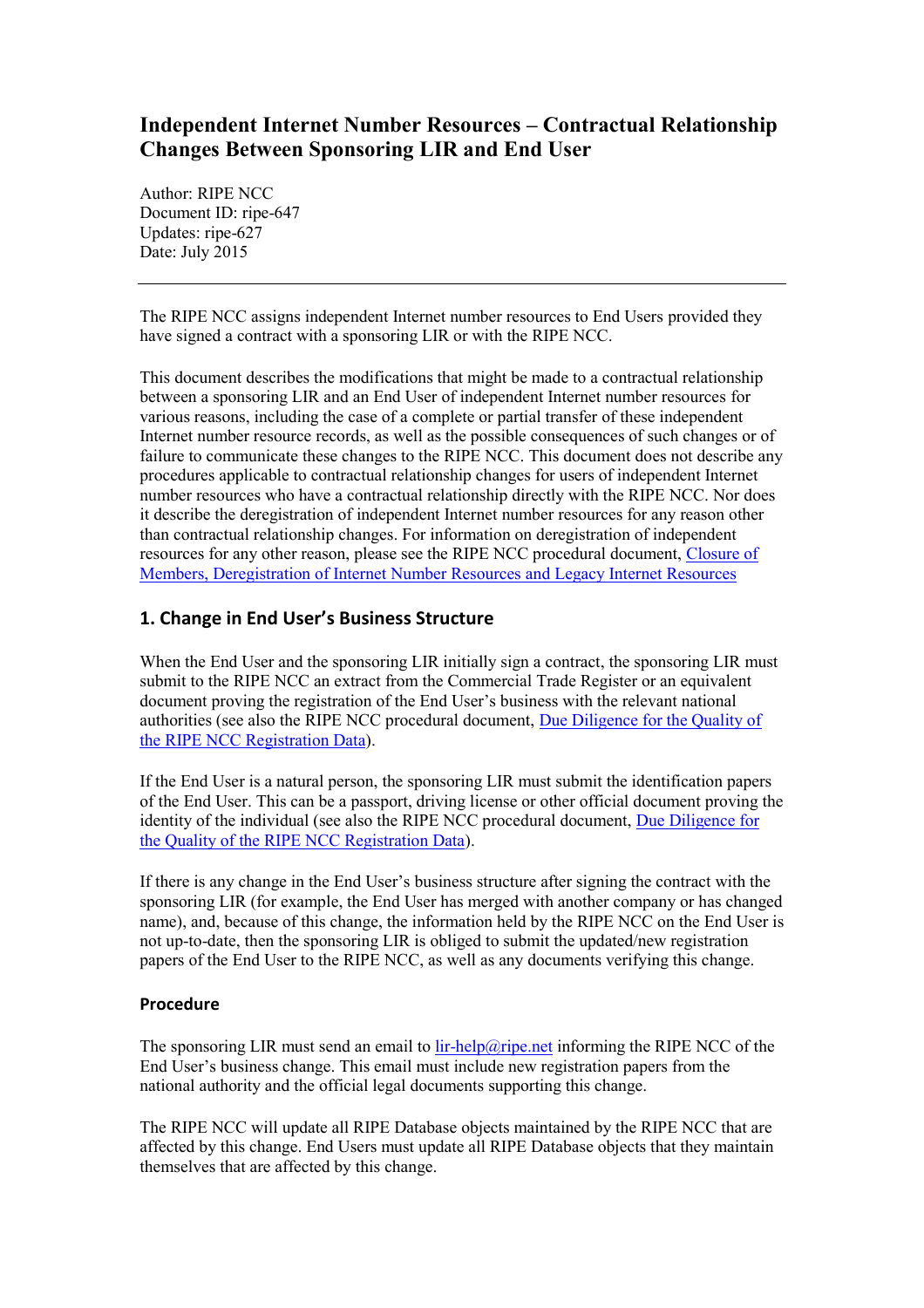If the sponsoring LIR does not submit the aforementioned documents within 10 working days of the RIPE NCC requesting them, the RIPE NCC will send a reminder to the sponsoring LIR's contact email addresses and to the End User's contact email addresses as listed in the relevant RIPE Database object, asking the sponsoring LIR to submit the requested documents within 10 working days of the day of the reminder.

If the RIPE NCC has not received the requested documents 10 working days from the date of the reminder, the RIPE NCC will begin deregistering the Independent Internet number resources according to the procedure described in the RIPE NCC procedural document [Closure of Members, Deregistration of Internet Number Resources](https://www.ripe.net/publications/docs/ripe-640#b22) and Legacy Internet Resources [\(section B.2.2\).](https://www.ripe.net/publications/docs/ripe-640#b22)

## **2. Termination of Contractual Relationship**

An End User of Independent Internet number resources must have a contractual relationship with a sponsoring LIR at all times. If the contractual relationship between the End User and the sponsoring LIR is terminated for any reason, the RIPE NCC must be notified. The End User must at that point enter into a contractual relationship with a different sponsoring LIR or with the RIPE NCC directly.

### **Procedure**

Preferably, for registration purposes, the RIPE NCC must be notified before the contractual relationship terminates. It is the responsibility of the sponsoring LIR to submit this notification to the RIPE NCC prior to termination.

If the RIPE NCC has not been notified prior to the termination and the End User has already entered into a new contractual relationship with a different sponsoring LIR, this new sponsoring LIR must notify the RIPE NCC and submit the new contract they signed with the End User. The RIPE NCC will notify the previous sponsoring LIR of this change. Should the previous LIR object to the termination of their contract with the End User, the RIPE NCC will only accept the contract of the sponsoring LIR that submits a confirmation signed by the End User. This confirmation must clearly state that the End User has or has not terminated the contractual agreement with the previous sponsoring LIR.

The End User may also enter into a contractual relationship directly with the RIPE NCC. For more information, please see the notes o[n Requesting Independent Resources.](https://www.ripe.net/lir-services/independent-resources)

If the RIPE NCC is informed of the termination of the contractual relationship between the sponsoring LIR and the End User and, after 10 working days, no new contractual relationship has been established between the End User and a different sponsoring LIR or the RIPE NCC, the RIPE NCC will send a notification to the End User's contact email addresses, as listed in the relevant RIPE Database object, asking the End User to sign a new contractual agreement with another sponsoring LIR within 10 working days of the day of the notification or to sign an agreement directly with the RIPE NCC.

If the RIPE NCC has not received a new contractual agreement 10 working days from the date of the notification, the RIPE NCC will start deregistering the independent Internet number resources according to the procedure described in the RIPE NCC procedural document, Closure of Members, [Deregistration of Internet Number Resources](https://www.ripe.net/publications/docs/ripe-640#b22) and Legacy [Internet Resources](https://www.ripe.net/publications/docs/ripe-640#b22) (section B.2.2).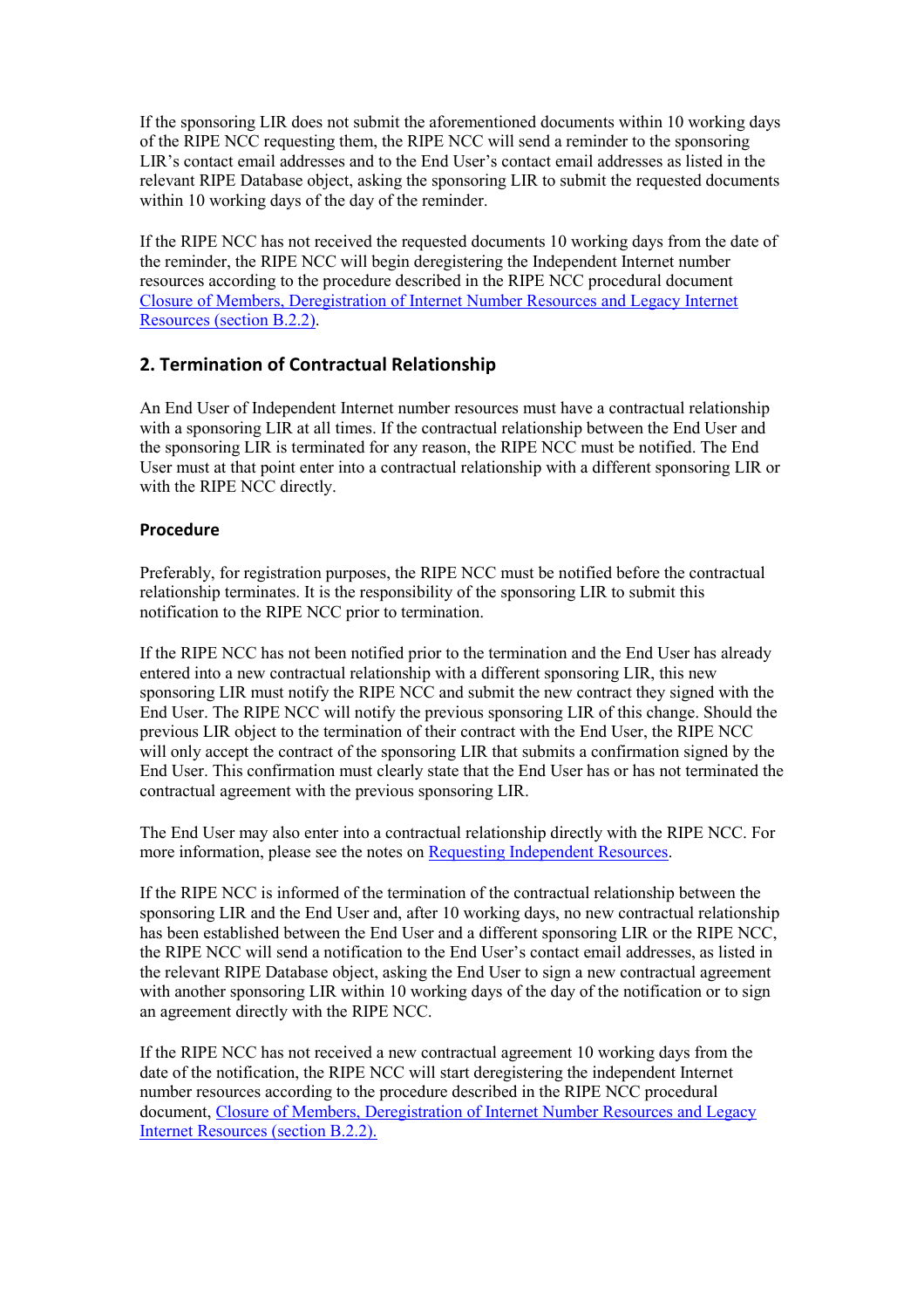# **3. Closure of Sponsoring LIR**

If the sponsoring LIR has their RIPE NCC Standard Service Agreement terminated, the RIPE NCC will send a notification to the End User's contact email addresses, as listed in the relevant RIPE Database object, asking the End User to sign a new contractual agreement with another sponsoring LIR or with the RIPE NCC within 10 working days of the notification.

If the End User does not submit a new contractual agreement with another sponsorship LIR within 10 working days of the RIPE NCC requesting them, the RIPE NCC will send a reminder to the End User's contact email addresses as listed in the relevant RIPE Database object, asking the sponsoring LIR to submit the requested documents within 10 working days of the day of the reminder.

If the RIPE NCC has not received a new contractual agreement 10 working days from the date of the reminder, the RIPE NCC will begin deregistering the independent resources according to the procedure described in the RIPE NCC procedural document, [Closure of](https://www.ripe.net/publications/docs/ripe-640#b22)  [Members, Deregistration of Internet Number Resources](https://www.ripe.net/publications/docs/ripe-640#b22) and Legacy Internet Resources [\(section B.2.2\).](https://www.ripe.net/publications/docs/ripe-640#b22)

## **4. Transfer of the Assigned Independent Internet Number Resources**

If an End User wants to transfer (parts of) the independent Internet number resources assigned to them by the RIPE NCC to a third party in accordance with RIPE Policies (Section 6.4 '[IPv4 Address Allocation and Assignment Policies for the RIPE NCC Service Region](https://www.ripe.net/docs/ipv4-policies#55)", Section 8.0 '[IPv6 Address Allocation and Assignment Policy](https://www.ripe.net/publications/docs/ipv6-policy#8--transfer-of-ipv6-resources)' and Section 4.0 '[Autonomous](https://www.ripe.net/publications/docs/asn-assignment-policies#Transferring)  [System \(AS\) Number Assignment Policies](https://www.ripe.net/publications/docs/asn-assignment-policies#Transferring)'), this must be communicated to the RIPE NCC.

### **Procedure**

Both parties must have a contractual relationship with either the RIPE NCC or a sponsoring LIR. One of the parties involved must submit a request by sending an email to [lir](mailto:lir-help@ripe.net)[help@ripe.net](mailto:lir-help@ripe.net) via their sponsoring LIR, if they have one.

The RIPE NCC will ask for the following information:

### **i. Information regarding the parties involved, including:**

- The full official legal names of all parties involved
- Which party will transfer the independent Internet number resources and which party will receive them
- Recent registration papers from national authorities for all involved parties

If the current official legal name of the End User is different from the one the RIPE NCC has on record, the procedure described under Section 1 must be followed prior to the transfer of the assigned independent Internet Number Resources. If this update refers to a transferring End User who wants to transfer all of their assigned independent Internet number resources, then a relevant update of the RIPE Database object, as described under Section 1, may be disregarded.

**ii. A list of the** assigned independent Internet number resources **for which a transfer is being requested**

#### **iii. The correct contact details of all parties involved**